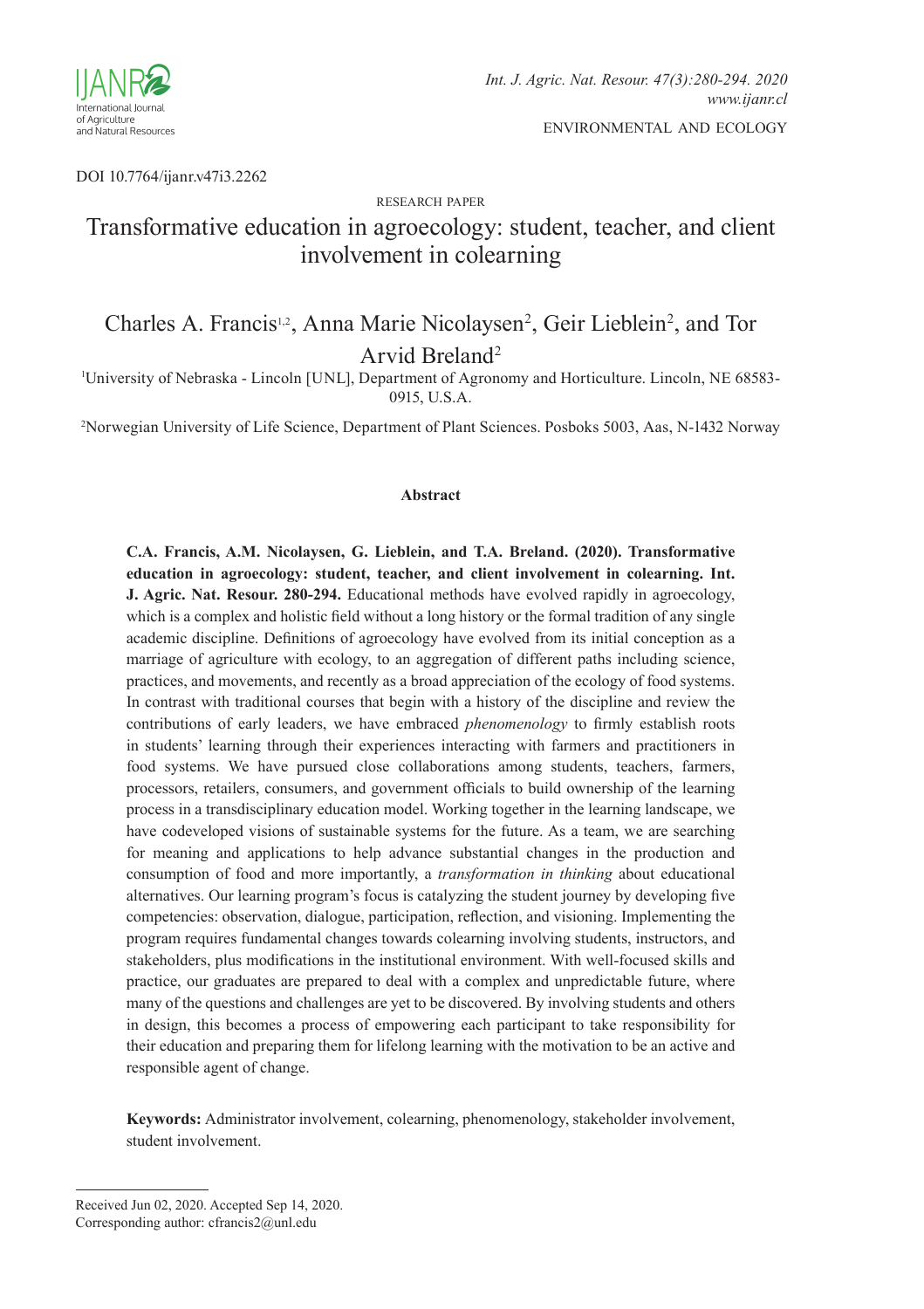## **Introduction**

Practical and relevant education in farming and food systems becomes more urgent every day as the pressure to adopt high-input production methods and consolidate farmland into everlarger operations becomes the norm (MacDonald, Hoppe, & Newton, 2018). In many agricultural universities, teaching emphasizes high-tech and ever more expensive technologies while moving away from approaches that follow ecological principles. Ecological system design includes incorporating biodiversity in fields and landscapes, niche specificity that tailors a crop and its management to unique soils and farm characteristics, promoting nutrient and water cycling on-farm, and crop/animal integration in agroecosystems (Wezel *et al.*, 2014). When viewed through the lens of ecology, the negative emergent properties of industrial agriculture include changes towards larger fields and farms and the homogenization of practices and systems over extensive areas. Alternative approaches to this norm in farming, plus educational innovations to promote them that include close collaborations with stakeholders, have been developed and applied in our agroecology program in Norway (Lieblein, Breland, Francis, & Østergaard, 2012). The importance of well-oriented and appropriately trained leaders in the workforce will be essential for a needed transformation in agriculture (Carlisle *et al.*, 2019). Learning skills, gaining practice, and embracing colearning could inform a transformational strategy for students to learn through academic activities and prepare them for responsible action in future careers.

In a rapidly changing information environment, we embrace the obvious reality that a traditional professor who lectures on a topic as an authority is likely not the most current, comprehensive, nor authoritative expert in their field. Students with a cell phone in hand or laptop on their desk can Google© or ask Siri© for quick information on a near-infinite number of topics. We need to carve out new niches where experience and perspective plus examples from our own lives can help students sort out information and develop appropriate applications. Related to the philosophy of Freire (1968), this new strategy could be called a 'democratic approach' to the course design and the role of instructors (Kainer *et al.*, 2019). The change from 'expert to colearning catalyst' may be a challenge for many. The self-image of teachers and their long experience may be potential barriers to effective and applied education in the new learning landscape. Students may also not be prepared to leave the comfort of a 'passive learning' role, and stakeholders may not be prepared for expanded responsibilities. The challenges and potential solutions for these issues are explored here.

One way to build motivation and introduce students to current challenges in farming and food systems is to follow the philosophy of learning through 'phenomenology,' starting their experiences in the 'real world' by working on farms, interviewing farmers, and learning directly from practitioners in the food system (Østergaard, Lieblein, Breland, & Francis, 2010). This approach provides a shared context for class meetings where we introduce theory and additional information, with discussions often centering around recently shared experiences on farms and in communities. Although many teachers are not familiar with the term 'phenomenology' or its origins, this is already used in practice as we design field activities and bring information into the classroom through videos, farmer visits to class, and review of case studies. We argue that none of these is equivalent to the actual student experience in the field, where they walk through farms and use all their senses to absorb a farm landscape's reality and complexity. The roots of this approach are discussed in a later section and how similar educational strategies have been applied in the Nordic countries, France, India, Ethiopia, and Uganda.

To achieve specific goals in agroecology courses, we introduce the importance of five competen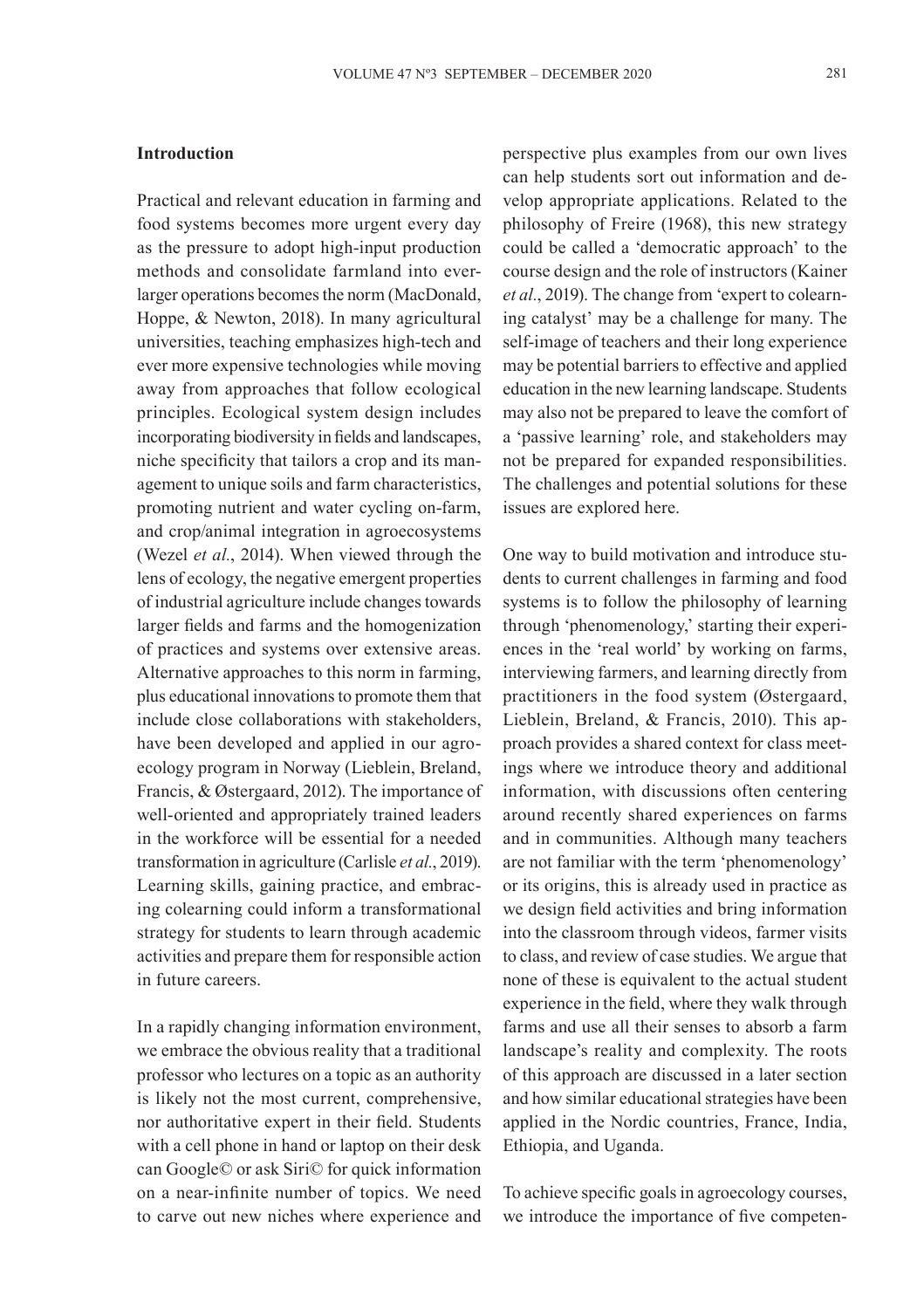cies—observation, participation, dialogue, reflection, and visioning—and provide a safe space for students to observe and practice each of them in the field, community, and classroom. In contrast to 'teaching agroecology,' we strive to help students along the path to 'becoming an agroecologist' through study and practical experience (Lieblein, Østergaard, & Francis, 2004). Students with key competencies become course outputs, and we designed our evaluation using student learning documents and class activities that allow us to monitor the process and give continual feedback. These are described later in this article.

We provide an overview of the context of an agroecology MSc course at Norwegian University of Life Sciences (NMBU), including experiences with students, instructors, and stakeholders over the past twenty years of the program. The formal degree programs we helped initiate and then mentored in other universities all operate in specific institutional settings. Creating these programs required designing and managing new learning landscapes as part of each transformation process. The authors brought over 125 years of collective teaching experience from universities, in both the Global North and the Global South, and applied this knowledge in the present context of changes in the learning environment in the information age. We recognize that our experience is valuable in planning courses and the choice of activities. At the same time, it is important to acknowledge that others can provide valuable input in shaping the learning agenda. Colearning is one method of bringing in these additional insights and expertise.

Although we have traveled, worked, observed, and taught in several developing-world countries, there is an obvious bias based on our experiences in Nordic countries, where the relatively flat and shared societal governance is reflected (to some degree) in the universities. Students there are often encouraged to take an active role in learning. We also admit to a degree of ignorance about many participatory learning activities in agroecology movements, especially in Latin America. Most

of the specific examples come from the Global North. Recent mentoring and support for new agroecology MSc and certificate programs in India, Ethiopia, and Uganda have broadened our appreciation of cultural and structural differences in education and have given us a learning opportunity to see how goals can be generalized and participatory learning methods adapted to other specific learning landscapes. This paper describes how we arrived at using participatory colearning in the program, and the challenges and opportunities we see for students, teachers, and clients in farming and food systems to implement the transformation process. We also provide a vision for how we anticipate that education will evolve in the future to help develop agroecologists who will become agents of change through responsible actions, and apply their competencies in greatly different circumstances.

# **The Evolving Educational Landscape in the Agroecology MSc in Norway**

The foundation for our MSc program was developed in a series of three one-week PhD courses in the mid-1990s that generated a growing appreciation for broadening both the scope and scale of thinking about agroecology. The course titles were *Integrated Farming Practices* in 1995, *Holistic and Integrated Farming Practices* in 1996, and *Farming and Food Systems* in 1997. Their design led to an exploration of open-ended learning methods (Francis *et al.*, 2009). In a series of visits to local biodynamic farms each year, student teams interviewed farmers, walked the fields, observed crop and livestock enterprises and integrated systems, and quizzed farmers about their visions regarding long-term goals for improving their farms and marketing opportunities. The goals of an 'open-ended' dialogue with the farmer and the later student discussions were not to arrive at specific recommendations as if they were agricultural advisors or consultants but to vision together and develop potential scenarios that farmers could use to help clarify their goals and then plan strategies meet them. This was an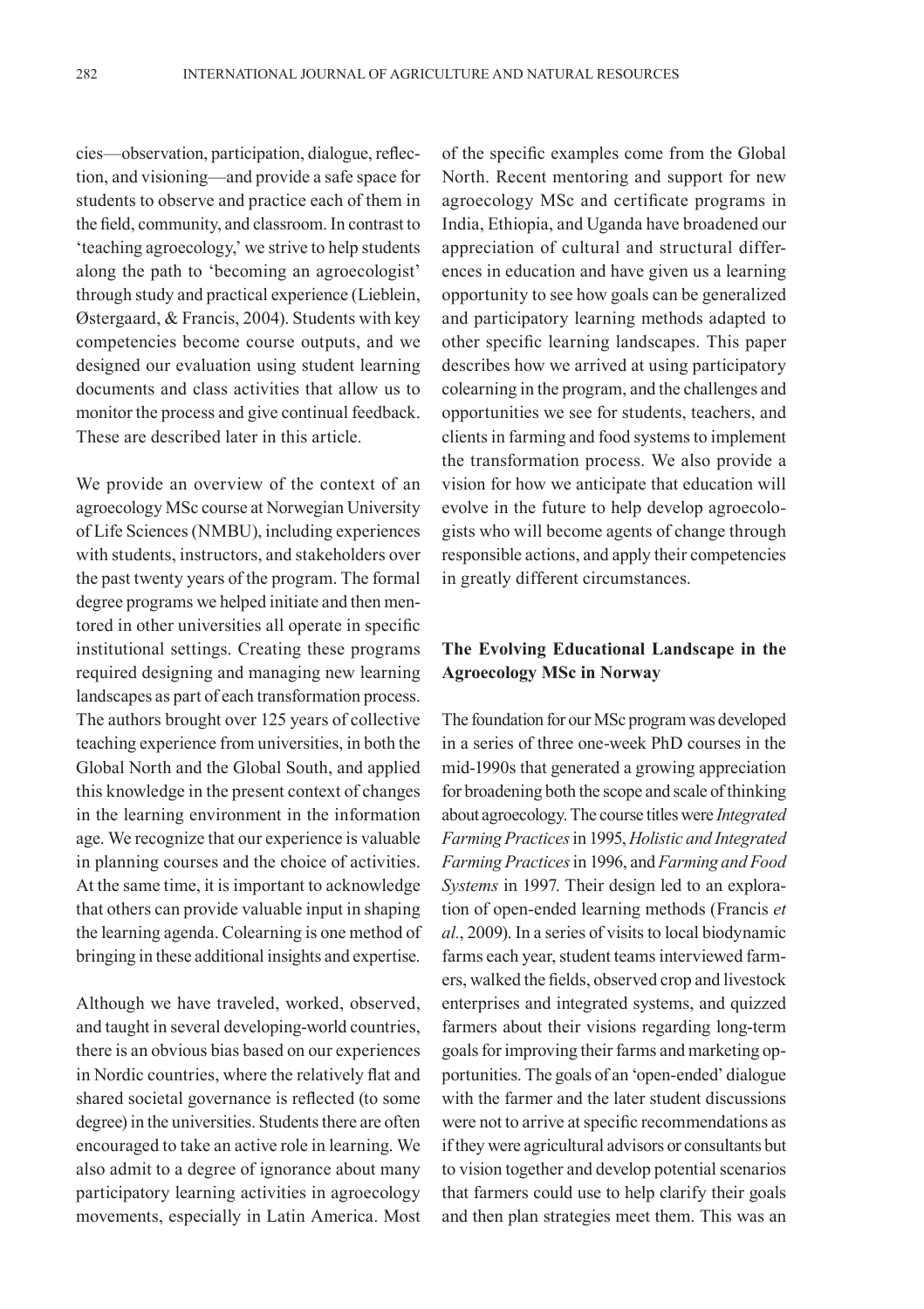early approach to colearning, where students, instructors, and stakeholders worked together to help design a more desirable future. The courses were evaluated two years later by a group of participants from each course who reported that they used the course skills in future studies or when planning the design of new educational programs (Lieblein *et al.*, 2000).

The philosophy continued to gain interest, and our perspectives broadened to embrace food systems. In 2000, ideas in agroecology were used to inform the design of a comprehensive two-year MSc degree program in Norway. Program learning activities are summarized in the book by Mendez, Bacon, Cohen, & Gliessman (2015), *Agroecology: a transdisciplinary, participatory, and action-oriented approach.* Chapter 5 in this book, "Learning agroecology through involvement and reflection" (Francis *et al.*, 2015), outlines the importance of students gaining perspective and practice while achieving five specific competencies of *observation, dialogue, participation, reflection,* and *visioning*. The overall learning goals in both the original doctoral short courses and the current MSc two-year curriculum continue as they were initially conceptualized [*Ibid.*, p. 86], with students developing:

- An ability to handle complexity and change;
- An ability to link theory to real-life situations;
- Practical communication and facilitation skills; and
- A capacity for autonomous and lifelong learning.

The MSc autumn introductory course title, *Agroecology: Farming and Food Systems* [PAE302] at the NMBU, reflects our growing appreciation of how farming and marketing are intimately linked. We predict that farming will have to become more dependent on ecological principles and internal, locally renewable resources in the future. Local food systems, including urban and peri-urban food production, will continue to increase even in the face of current trends towards globalization. The potential fragility of a global food system in the face of the recent COVID-19 global pandemic provides one example of why we need systems thinking and the meaningful participation of multiple players in educational planning and implementation. These factors all shaped our thinking when designing courses and compelled us to involve students and stakeholders in the coeducation process.

Recent additions to the agroecology team's scope include the 12-country EU-funded Project NEXT-FOOD that is designed to promote participatory learning and to share ideas among diverse learning programs. They include academic MSc study curricula, certificate programs, and outreach/ extension initiatives in Europe, Asia, and Africa. Our student teams are working with leaders in the school food system in Viken County, Norway, whose government recently adopted a resolution to increase the share of organic products used in the food served at its high school canteens to 25%. Students are also involved in doing case work in the research projects 'Cultivating Public Spaces', where we explore how urban agriculture can improve the quality of life in compact cities and how it can be integrated into public spaces, and in Sustainable Adaptation - Resilience in Urban Regeneration (ADAPT), where we are focusing on urban regeneration and green transformation. These projects have given our students sites to practice dialogue and visioning with stakeholders in the field, allowing us to add three people to the agroecology research and education team at NMBU.

# **Transforming Students into Full Participants in Colearning**

We think many of the challenges students face in accepting a role in the active codesign of the learning landscape may come from their years of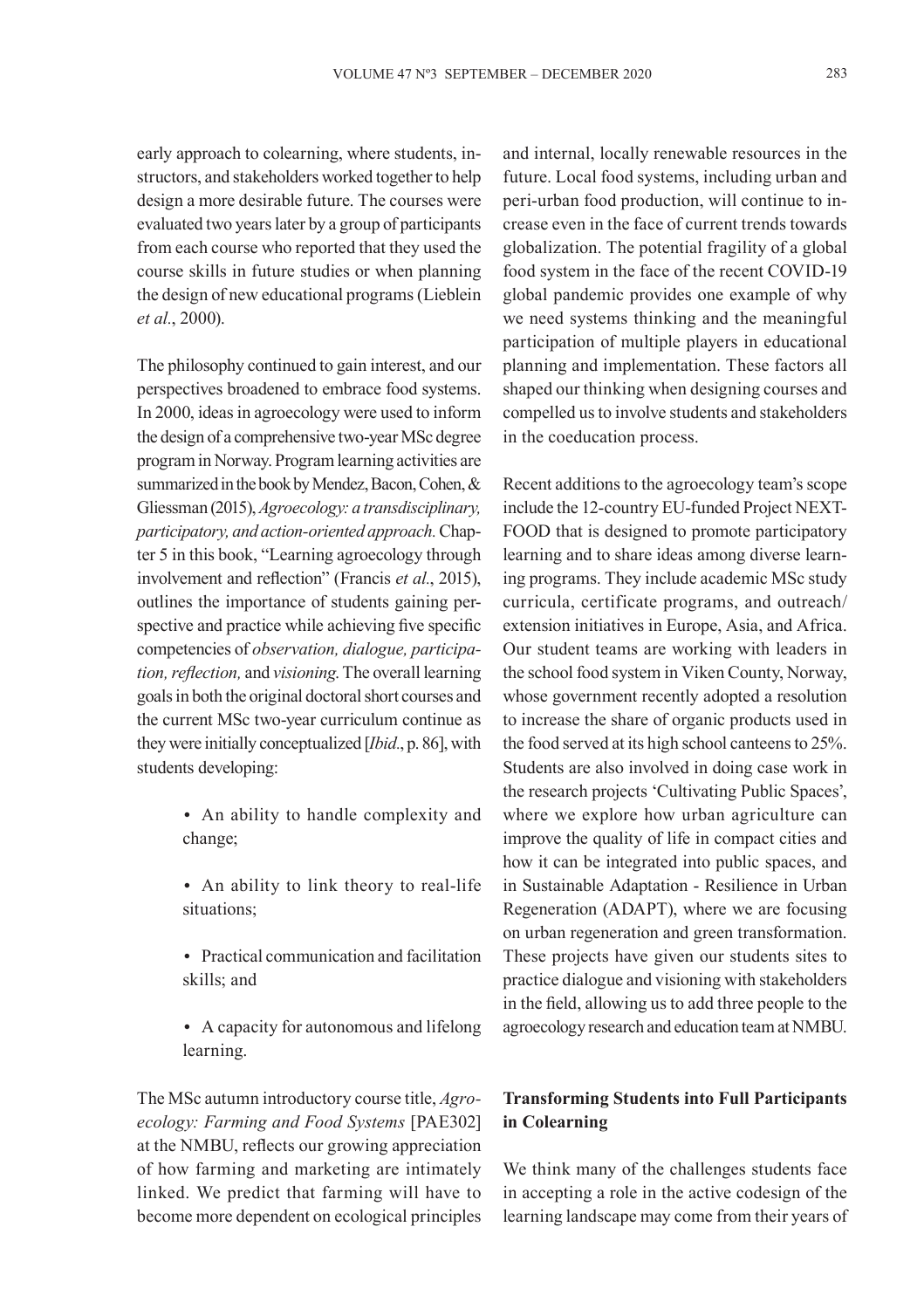prior experience as passive learners in hierarchical educational systems, mainly confined to classrooms and lectures. For students from many countries, there is still a strong sense that teachers are the authorities with the best information that needs to be learned (usually memorized) and later applied; practical applications are not often an explicit part of university program goals. There is variation in access to the internet, although this is improving. The university environment varies among different countries. Social divides have been apparent when students tell us during a potluck dinner or waffle breakfast in one of the faculty member's homes that "We have never been to the house of a teacher to share a meal. That is just not a part of our culture". As enrichment in the array of learning approaches grows, we see these shared activities as part of building trust and establishing an interactive educational community that can contribute to colearning at universities (Francis, Morse, Lieblein, & Breland, 2011).

Another structural part of the course and curriculum is the use of reflection and student feedback as integral and continuing forms of evaluation, resulting in extensive information on each student's learning at numerous points from their first semester through two years of the MSc program. In contrast to a conventional course where one midterm exam and one comprehensive final may be the extent of evaluation, and where students put all their efforts into memorizing facts and equations to pass the test and achieve a good course grade, our process is comprehensive. At least once each week, there is a structured reflection on what has been learned, and we often finish each topic with a short time for feedback from students. Recognizing there is limited prior student experience with this new paradigm, we have found a need for open discussion about why reflection is important. Many are surprised to learn that reflection is perhaps the most underrated and underutilized form of education. Instructors describe how we will use the information to improve the immediate learning environment and modify the future course structure. Every two weeks, we have a written evaluation where students score each activity on a Likert scale from one to seven and provide written comments to explain each rating. The teaching team discusses the written evaluations and considers changes in learning strategies in response to student ideas. At the end of the semester, a learner reflection document is required, forming 30% of the final grade. These are individual requirements and give us a window on each student's opinions on how well they have met the course learning objectives.

In a final reflection session at the end of the autumn semester fifteen years ago, after all the assignments were completed, we sat in a circle sharing lunch and decided to go around the table for a final comment from each student and teacher. One student interrupted the session, saying "Please wait while I make a comment to start the process. You should all realize that this is the first time in nearly twenty years as a student that anyone has asked what I thought of a course". We wanted to rejoice in realizing that a safe space had been created where this type of participation was welcome and accepted. However, we felt like weeping for all the lost time and nonparticipation that this student had experienced in prior educational situations. This one student was not unique with playing such a passive role in prior years of formal education.

From these experiences, we recognize and anticipate the difficulties many students may have in accepting new roles as colearners, and the challenge we have as educational catalysts to establish the trust and transparency essential to learn what is truly going on. It is our continuing goal to create the 'immediacy' and trust with students that convinces them we truly care about their ideas and that for us, their learning is far more important than our teaching (Estepp & Roberts, 2015).

Another example serves to illustrate the potential for student conversion. In 2003 in Estonia, initial plans were to have 37 hours of lecture and 3 hours of discussion as the structure for a one-week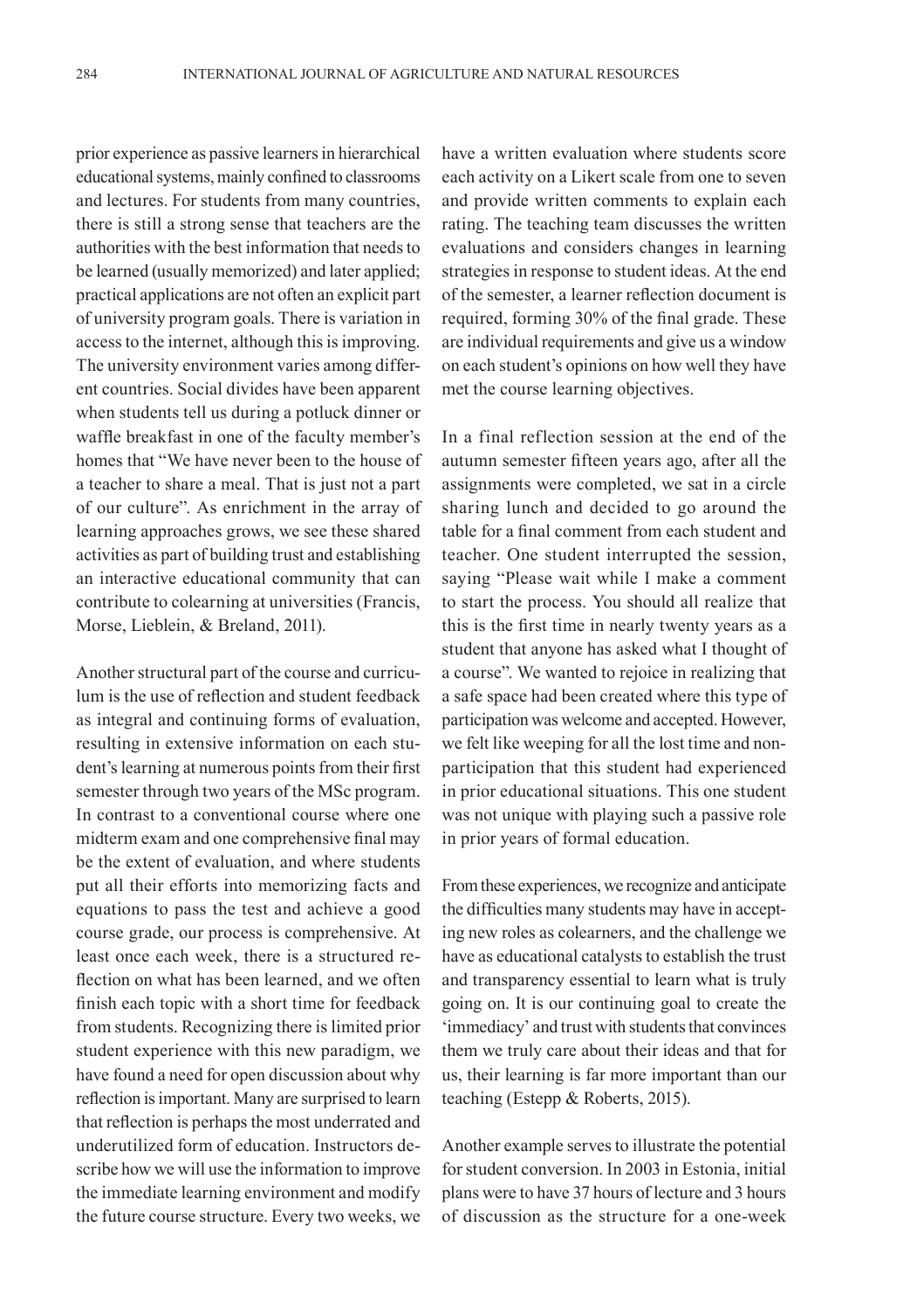doctoral course in sustainable agriculture. After lengthy phone discussions, our coinstructors were convinced that we should change this strategy. A compromise resulted in restructuring to half of the time in lectures and the other half in guided discussions. For two hours on the first day of the course, we reinforced and validated active student roles by letting each student present their in-depth personal biography. Soon we realized that the English language was a barrier for the students from Russia, Poland, and other former SSRs in the region. In one session later in the week, we divided into two groups for a topic discussion; half the class was comfortable with English and half more fluent in Russian. The final course evaluations revealed that students were surprised and pleased with their roles as respected full participants and sources of experience during the week and that we adapted the learning venue to account for different language capabilities. Similar ongoing flexibility by instructors in managing the learning environment has improved communication and builds on the reality that people learn differently. When a course is only in English, there are subtle differences in meaning for people who do not speak this as their native language (Wezel & Francis, 2014). Our student transformation observations are informed by frequent reflection sessions, the final individual learner reflection document, and conversations with students beginning in the fall semester and continuing through with all students while completing a thesis project.

# **Instructors Transforming into New Roles as Co-Learners**

When students are participants following long traditions of passive listening, and teachers are lecturers who conduct a 'one-way communication' of theories and facts, everyone is in a familiar 'comfort zone' where roles are clear, and expectations are similar in every course. When placed in a new situation where learning goals may be clear, but the process suddenly becomes different, there can be discomfort on both sides. As instructors, we have been exposed to stimulating lectures in the past and may aspire to emulate those role model presentations. Visual communications have been enhanced by PowerPoint as well as interactive electronic programs used in the classroom. Nevertheless, we are reminded by visiting the learning pyramid that information retained from lectures is approximately 5%, from reading 10%, and from audio-visual materials 20%, with combinations of these activities resulting in slightly higher retention values [Education Corner, n.d., available at https://www.educationcorner.com/]. As instructors, we use these methods because we are familiar with them, and the tools become better and more accessible all the time. However, we must pause to ask, "Are these teacher behaviors truly contributing to learning"? According to conventional wisdom, we may increasingly be 'doing things right' and even better than before, but are we 'doing the right things' to catalyze the learning process? We are convinced that it is better to learn useful skills and apply them than to have students complete a course that supposedly 'covers all the material'. This demonstrates a large difference between 'learning agroecology' and 'becoming an agroecologist' (Lieblein *et al.*, 2004).

Evidence that this new competence as 'an agroecologist' leads to graduates' success comes from our observations of individual experiences during student thesis research and in their next positions, where they are using tools from the course. Several students reported using visioning sessions in focus groups with their stakeholders, catalyzing a process for groups that helped them put aside their current constraints and explore a desirable future. A student researching the impact of organic farming methods in Tanzania convened a two-day workshop at Morogoro (now Sekoine) Agricultural University, where 25 stakeholders developed an agenda to increase sustainable organic farming techniques to improve farmer incomes. A recent graduate used interactive workshops in Kenya to determine the value of demonstration farms and how to best design them.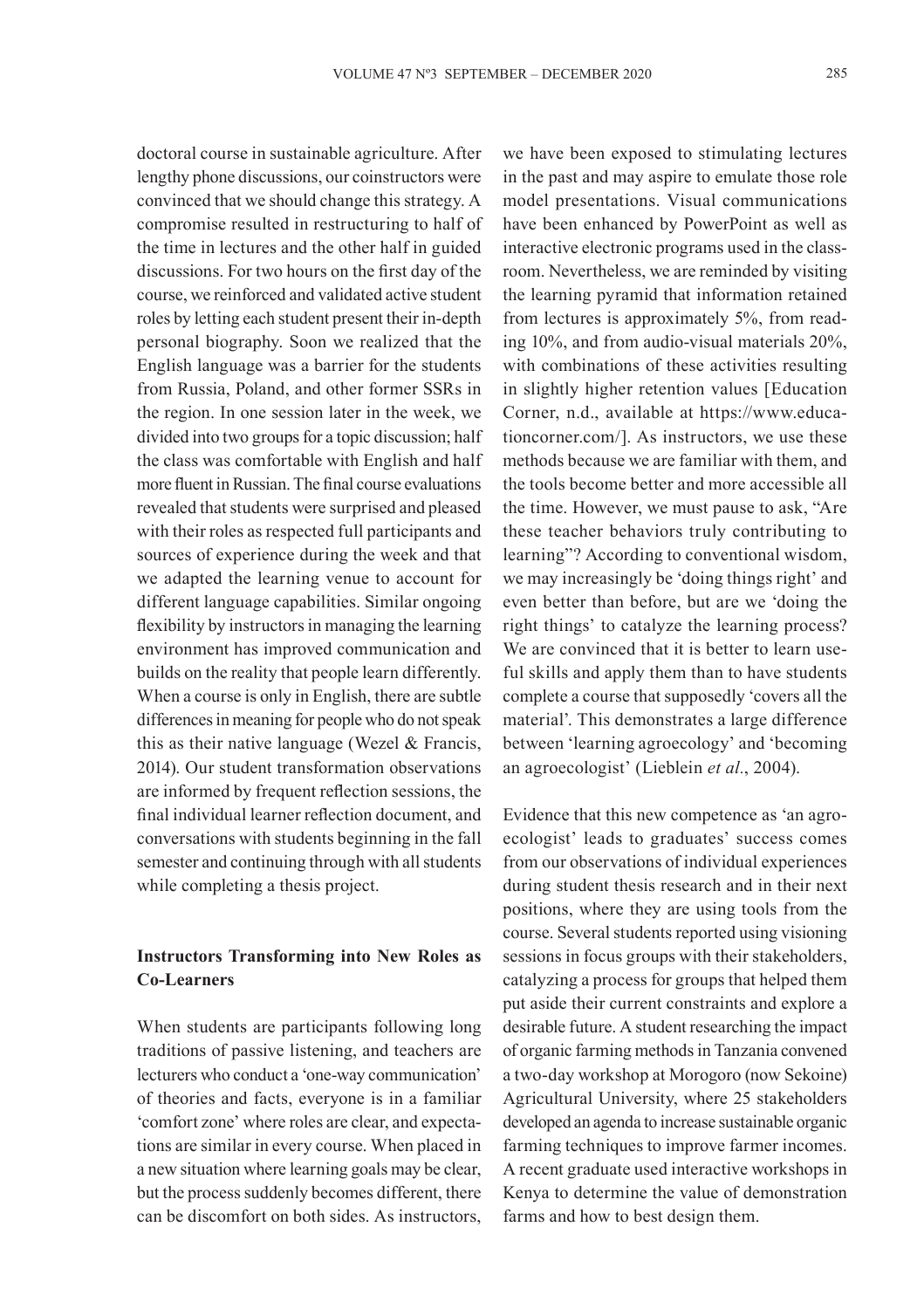Success with innovative methods outside the classroom has been reported elsewhere. Hartemink *et al.* (2014) described success in 15 case studies from several countries teaching soil science. Students gained both 'inspiration and knowledge' in the field derived from creative methods designed by instructors. Field, Yates, Koppi, McBratney, and Jarratt (2017) described the importance of enlisting stakeholders in planning soil science courses, and how this improved the students' problem-solving skills by enhancing the value of the primary knowledge and integrated fieldwork included in the courses.

One frequent comment from instructors during workshops on learning methods is that there is no time to implement participatory methods. This is an extension of the argument that it is essential to cover all the material expected in a conventional course to resemble similar courses at other universities. Most of the us recognize that it also takes more time to prepare, master different logistics, and modify roles described above. One who is convinced of the value of participatory learning could answer that there is a fixed amount of time available in each course and that it is our choice as instructors how to invest that time to foster learning. Again, if we are more interested in student learning than in our teaching a certain amount of new material, we should opt for the enhanced learning alternative.

There are many ways to make the best use of time in class and in the field, such as prior reading or web search assignments to prepare well for class, and doing adequate background research before a field trip so that the time with a farmer can be spent dealing with higher-order questions, rather than how many hectares are planted in each crop, or in asking about the details of hybrids or row widths. The idea of a 'flipped classroom' is gaining popularity, where lectures and some exercises are covered with prepared materials available online and with incentives to ensure that everyone will arrive in class well prepared (Conroy, Overson, & Erickson, 2019). Thus, students and instructors

can spend valuable time together in discussion and hands-on activities. 'Service learning' is a concept pioneered by Jordan, Andow, & Mercer (2005) to describe the integration of holistic and systems thinking into classes, followed by engaging stakeholders on farms and in communities to address their challenges cooperatively; the goal is to help students develop a capacity for 'civic professionalism' to deal with the complexities and uncertainties they will face in their future careers. Problem-based and team-based learning are additional terms used to describe student involvement with stakeholders in the field (McCubbins, Paulsen, & Anderson, 2019), with activities that build student capacities to engage with people and their challenges, and to prepare them for engaged careers after graduation. These are among the many options being applied within the current university structure to focus on practical outcomes, including building student confidence to deal with real-world challenges. Can this transformation be achieved by broadening the planning agenda to include more of the players?

How willing are instructors to consider a change? In a survey conducted among organic agriculture and agroecology teachers in 2018, twelve teachers from the European Network of Organic Agriculture and Agroecology Teachers (ENOAT) indicated that the top five issues of importance for them for improving learning, with scores on a Likert scale from one to seven, were the following (Francis and Steiro, 2018):

Field trips and dialogue with stakeholders to help learning [6.97/7]

It is important to use participatory learning in my classes  $[6.47/7]$ 

Working on farms and in food systems promote  $\text{learning}$  [6.47/7]

I would like more training in participatory learning methods [6.00/7]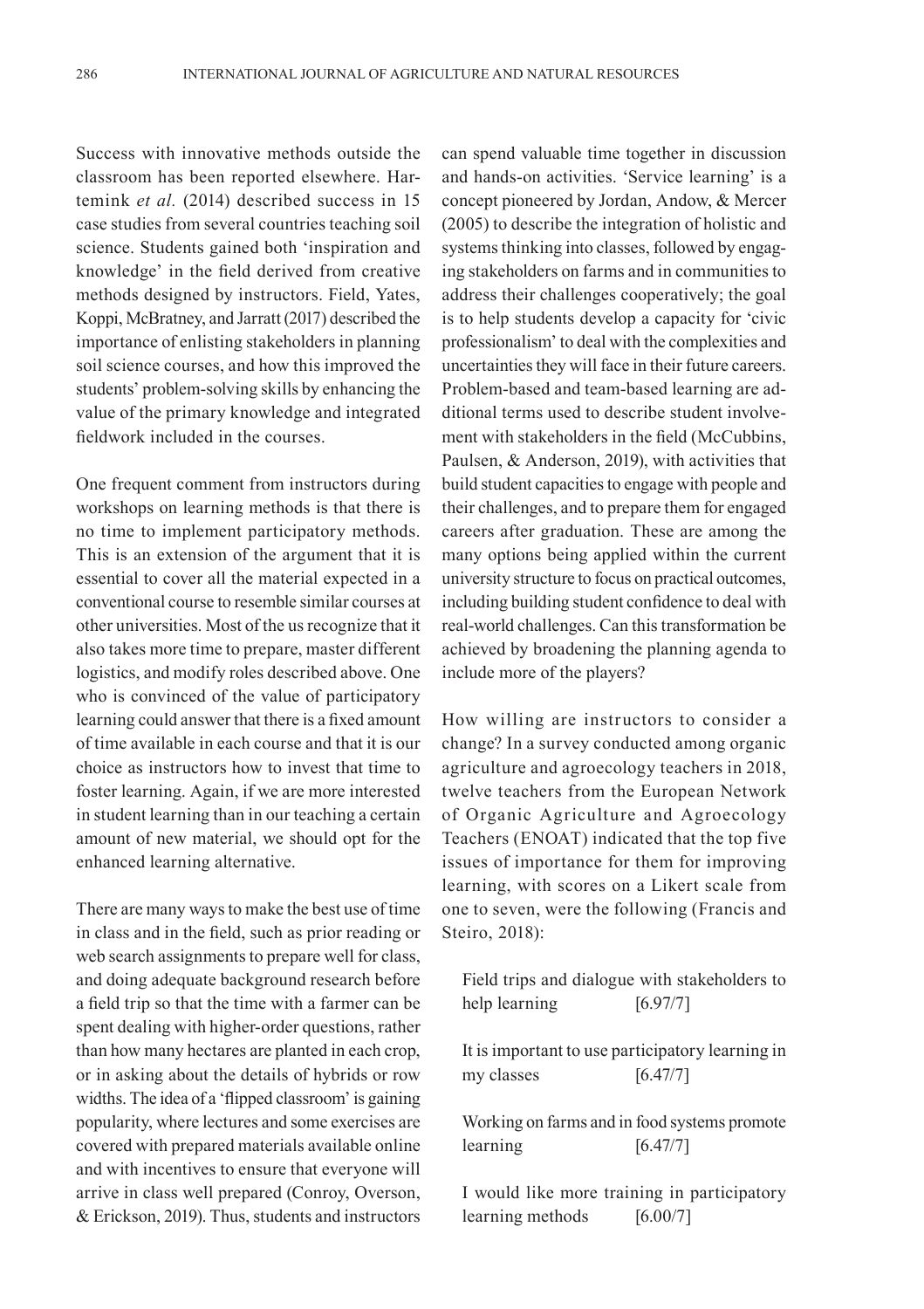It takes more time to plan participatory activities [5.58/7]

In addition to these ratings, teachers' opinions indicated that students learn more during internships than in lectures [47%]; that good lectures are the best way to help students [32%]; and that teachers think students learn the most in lectures [32%]. One-third of the teachers reported that they do not have a budget for learning outside the classroom. One or more teachers also mentioned they need:

- More time for teaching plus more tutors to support them
- To make teaching and learning more interesting
- To learn from students and from farmers about real production problems on farms
- Ways to improve the practical training of students
- To respect students as 'auxiliary scientists' and support them in projects through scholarships
- To eliminate one-way education and motivate teachers to change
- To take an active role in finding good learning activities, and create more compulsory excursions

Last, most teachers recognized their own need to learn and practice new teaching styles, and when possible to divide large classes into small groups to improve the learning environment. However, it was not clear how willing they were to make substantive changes in teaching methods.

Although some teachers expressed curiosity about methods and willingness to change, perhaps one of the most daunting challenges we face as

instructors is our own change in self-image, from that of an expert on the stage who provides all the best information, to becoming a catalyst who guides the learning process, helping students use all available sources of ideas and information. As instructors, we each have unique prior experiences and much to offer, such as criteria to use in selecting and evaluating resources, interpreting data and recommendations in the context of whole systems and farmers' goals, and helping students gain perspectives on what impacts different enterprises and systems will have on food supply, nutrition, and general human well-being. If we continue playing the role of supposed purveyor of all useful information, students will recognize this illusion when they consider the near-infinite, comprehensive, and timely resources available on the internet. Students need help in sorting out the information they access, especially in applying what they learn in responsible ways, leading to greater equity in the food system. In this, our guidance as teachers can play a vital role.

### **Transforming Stakeholders into Co-Learners**

One of the frustrations faced by advisors or extension specialists is answering the same questions year after year from farmers. Partly because of the complexity of farming and difficulty keeping up with new technologies (such as seed sources, fertilizers, agricultural chemicals), many farmers have become dependent on others as consultants, sources who are considered authorities and the best conduits for information. Some farmers look for simple solutions to the complex questions posed by soil fertility management, crop protection, or water use. If we can help transform these farmers into colearners who can contribute their expertise to the university educational process, we anticipate that they will soon become confident codevelopers of knowledge instead of passive receivers of recommendations from input suppliers. Moreover, they will become a valuable source of practical experience and ideas for our students.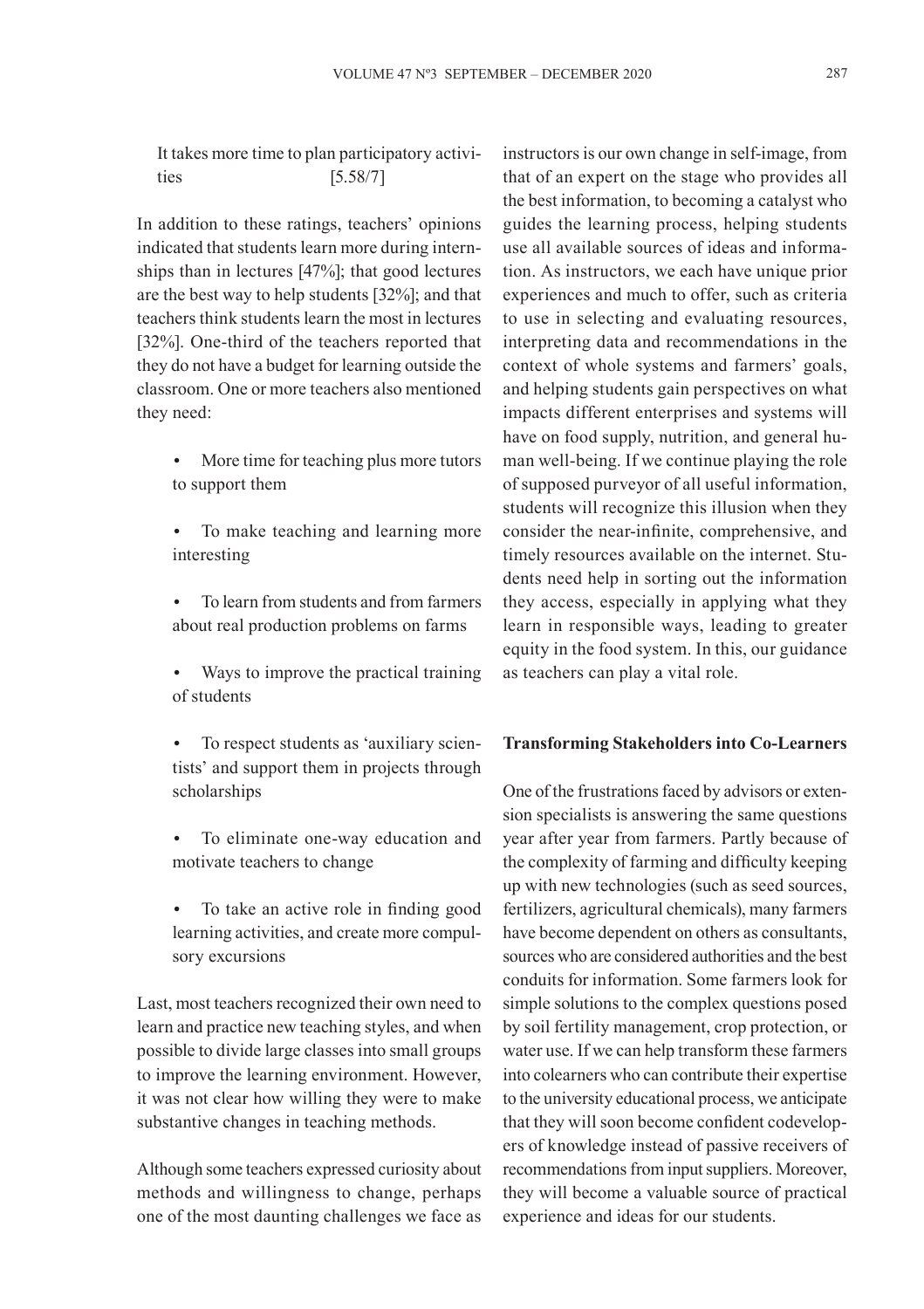In the agroecology MSc program in Norway, we start the learning process on the farm. The farmer and others directly involved in the farming system have a wealth of practical experience that is potentially valuable to students. When we express confidence in this resource's importance and facilitate student interactions on the farm, the stakeholders can become valuable resource persons who can add value to the learning process. For this reason, our student teams work on farms directly with farmers, walk the fields, and discuss goals, crops, animals, and practices. They follow up with questions about how the whole system fits together, what the farmer sees as major constraints, and higher-order issues such as making the farm more resilient in uncertain weather and economic times. They ask about long-term issues such as succession in ownership planning. Together with farmers and mentored by instructors, student teams codevelop potential scenarios with farmers to help them engage in long-term planning. The same process is followed by the more complex issue of working with communities and their food systems to overcome current constraints and planning to achieve long-term goals. This is a colearning environment that has proven valuable to our agroecology students, as they learn observation, interview, interaction, and visioning skills together with stakeholders in the pursuit of creative options that will help them be successful in the future.

One key indicator of how farmers and food systems people value the interactions with student teams comes from more than two decades of course reflections about the stability of a core group of stakeholders in Norway. Some of the farmers have been willing to host student teams visiting their farms since the first PhD course, conducted in 1995. There have been some changes over the years, but in 2019 the four farms we visited for preliminary practice visits and interviews were the same farms and mostly the same farmers from 25 years ago. The farmers receive no compensation for volunteering their time and expertise and often comment

that they benefit from the young energy and important questions raised by each new group of students. Some project farms have changed over the years. Community food system sites have changed as we have shifted focus from primarily rural farms to those in and near cities that sell to local consumers. Surprisingly, to us, for several years, some communities in Norway were so pleased with the student project work, especially the future visioning sessions, that they contributed monetary support for some of the housing of students in their communities. It helped that we had former students in key roles as county agricultural advisors in these places. We have been pleased by the consistent and positive reception our student teams get from these food system professionals who donate their time to the learning endeavor. We need to do a more thorough and formal evaluation of this program dimension to assess how farmers and other stakeholders view themselves as part of the transformation process.

# **Institutional Transformation to Promote Coearning**

We often may blame the university structure, course requirements, or lack of time and resources as major constraints to transforming education on a larger scale. A more positive approach is to carefully assess the resources we do have—time, classrooms, fields, teaching funds, nearby stakeholders—and thoughtfully ask ourselves, "How do we use these available resources to the best advantage for student learning"? If we are convinced that colearning is one way to tap into these resources, including the expertise of diverse stakeholders in farming and food systems, then we can better mobilize and direct what is available. We can tap into the multiple talents of all the players, and their intellectual and material resources, to design a colearning situation that will be most relevant and effective in having students become change agents for a more resilient and sustainable future.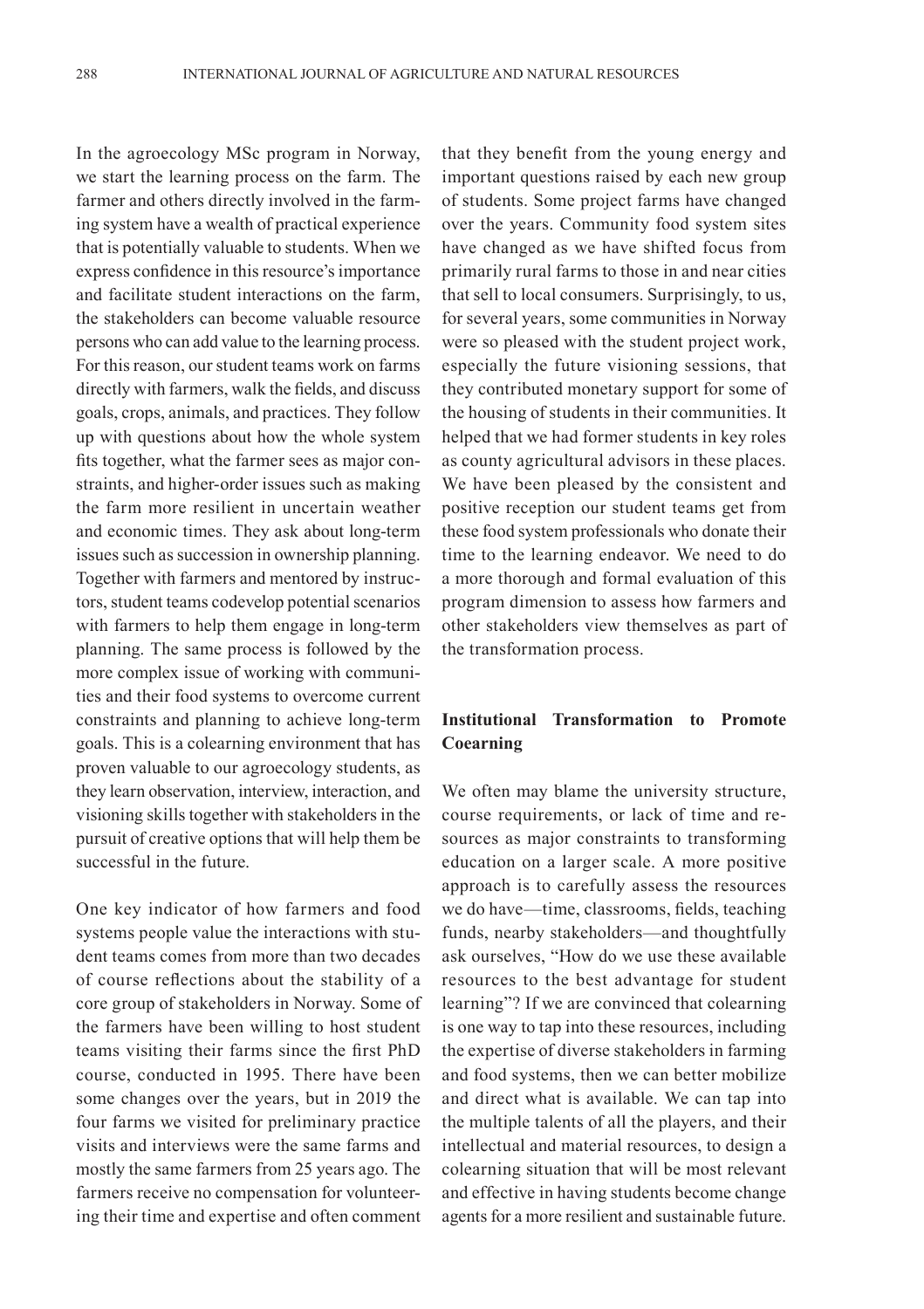This means major changes in how we view the university's role, the types of interactions and the contributions of different players, and how we can all best contribute to improving the local learning landscape.

In a recent workshop on visioning the future of organic agriculture teaching in 2025, a group of 16 educators gathered to explore what major challenges were expected in resources, climate, political situations, and other factors over the next decade. Then, we discussed what changes in materials and methods for teaching would be most helpful to students to meet these future challenges (Jabbour, Francis, Barberchick, & Ullman, 2020). Our impression was that the educators were well informed about such pressing global issues and projections as climate change, resource scarcity, human population growth, pollution, and other key challenges. Jabour *et al.* (2020) reported several observations from the educator group related to transformative changes we will need in educational institutions to promote more participatory learning activities. Included are the authors' speculations on needed changes. The teacher group agreed that:

- There is a need for more practical, hands-on learning activities, skill-building, and finding funds for additional facilities or support
- We need more opportunities for face-toface structured learning with farmers on farms and resources for providing transportation options for individuals and classes to get to the field

There is a need for relevant apprenticeships structured in learning, evaluation, reflection, and reporting that promote closer collaborations with farmers, industry groups, and nonprofit organizations

Learning should be student-driven and include open-access lectures, thus redefining how courses are designed and providing incentives for instructors to make these changes

- The innovative design of learning environments, flipped classrooms, and hybrid environments are needed and may be achieved by adjusting classrooms and computer systems to facilitate these learning venues
- Partnerships and interdisciplinary learning, coteaching, and colearning teams are essential and can be facilitated by modifying learning spaces to include round tables for groups and minimizing investments in lecture halls
- We should learn from mistakes, encourage acceptable risks, and create multiple avenues of engagement by fostering a climate of experimentation in learning and providing rewards for failure and success
- We should create cross-cultural competency and encourage more travel experiences outside this country by providing opportunities and facilitating travel programs and student exchanges

We were less impressed by our collective inability to envision viable needed changes in farming and food systems, and we observed a lack of innovative teaching methods to develop and implement them. We insisted on the importance of effective long-range visioning as a key competency for our students to develop. Yet these workshop results suggest that we have much to learn ourselves in terms of adequately thinking about the future and the changes we need to make, along with our institutions, in order to be effective learning catalysts. It was evident that there are more transformations needed for adequately improving the educational process and that more time should be invested in this essential endeavor.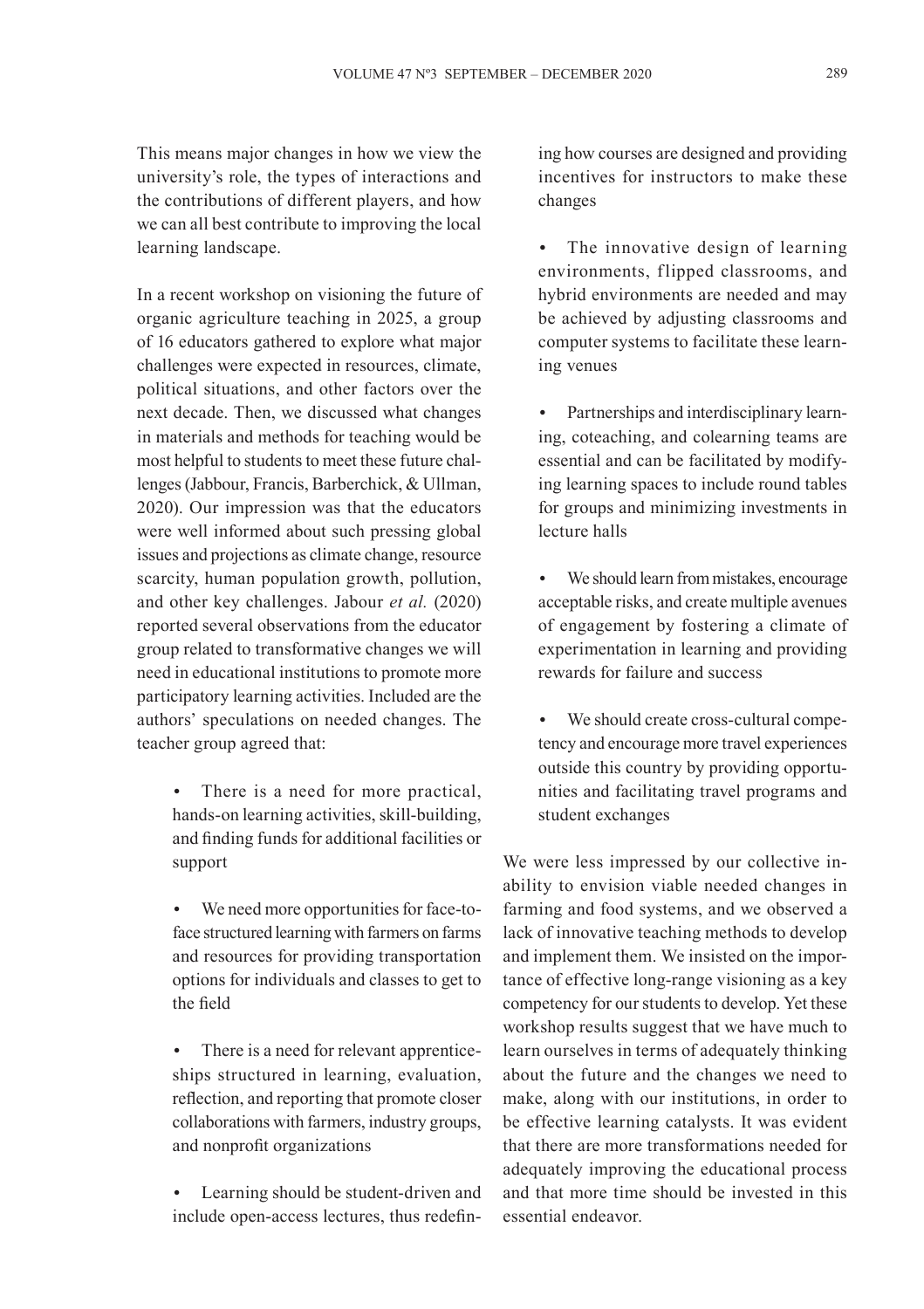# **General Discussion and Outreach with a Transformational Model**

After 20 years of implementing the agroecology MSc at NMBU, we have reflected on the successes and shortcomings of the program and explored how to evaluate its activities and learning processes, especially with respect to assessing outcomes to date and exploring what conditions made these possible. We first discuss several success indicators, move on to some challenges that continually recur, and finally, discuss our outreach with other universities and describe how they have adapted the above ideas into specific agroecology educational programs. Based on this commentary, we present a number of conclusions and potential changes for the future.

Since the beginning of the MSc program, there have been two key faculty teachers and one parttime visiting professor to provide continuity and innovation. We were joined by a postdoc who has been a faculty member for the past six years. The agroecology specialization and at least 20 new students per year represent over half of all new MSc students in the plant science department at NMBU. Instructor stability projects an image of sustainability to the administration and colleagues in the academy. We have been dedicated to this initiative for an extended time and have consistently found support from the university's administration at all levels. The program has further gained credibility in the university with its publication record that includes over 50 refereed journal articles, 15 book chapters, and numerous proceedings papers authored by team members and students. This record has also strengthened the image of agroecology at universities in Europe and the U.S., and the term and focus on 'agroecology in farming and food systems' has found its way into the titles of numerous books and a new journal, *Agroecology and Sustainable Food Systems*, published by Taylor and Francis in the U.K.

The most important outcomes are the students and graduates from the agroecology MSc. There has been consistent enrollment, starting with 12 in the first year and averaging 20 students from at least 10 countries each year for the past decade, and with nearly 300 people completing the degree over two decades. Students report that they have applied each of the core competencies to some degree in their projects and research. They reported this in the autumn course report in their final learning evaluations, and again after completing their thesis projects. They considered observation skills as especially important when launching research in environments new and unfamiliar to them, while participation and dialogue skills were found useful in their work with farmers and food system stakeholders. The social science methods used to gather information about systems have been considered particularly valuable. The reflection skills that few had used before the autumn agroecology class were also considered important, and students reported using visioning in both village meetings and organizational activities. In recognition of several educational innovations, the program was awarded the NOVA Prize from the AGROASIS Agroecology Network in the Nordic Region in 2007; the All-University Excellence in Education Award from the Norwegian University of Life Sciences in 2011; and the National Teaching Quality Prize from NOKUT (Norwegian Education Quality Program) in 2016. Some of these have included additional operating funds earmarked for hiring a postdoc, supporting student travel, or financing other student-related educational needs. Details on the program are on the NMBU website at https://www.nmbu.no/course/pae302.

There are several ongoing challenges for the continued success of the program in Norway, and these include:

• A lack of recognition of the degree in agroecology by some governmental agencies, as this is a relatively new field and the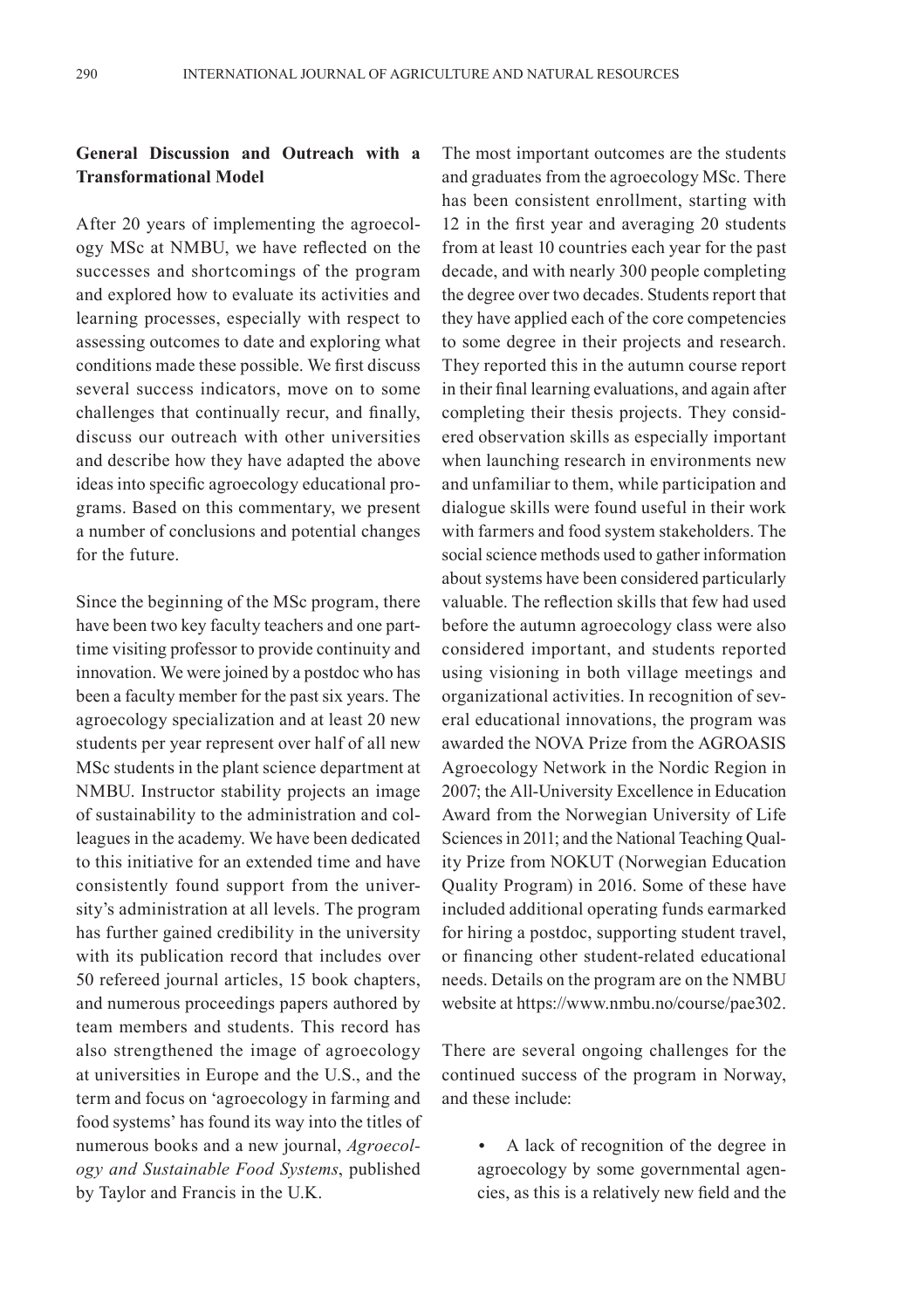specific qualifications for agroecology are not on their lists of desired degrees

• Continued discussions about the definition of agroecology and whether this includes practices, science, or social movements, which complicates communication and the establishment of an agreed-upon identity

• Limited acceptance of agroecology as a legitimate field of study, compared to well-known disciplines such as crops, soils, genetics, entomology, and economics

• Scarce funding for student thesis research in the university's tight economic climate, which has been overcome in part by collaborating on projects with other departments, and with support from nonprofit groups

• Ongoing concerns among agroecologists about whether this transdisciplinary field should take its place among other disciplines in the academy or continue to identify itself as a unique, separate, and transdisciplinary area of study and research

One compelling indicator of this program's value is our successful role in helping to establish similar agroecology certificate or degree programs in Sweden, France, Italy, India, Ethiopia, Uganda, and Chile. On the Alnarp Campus of the Swedish Agricultural University, an MSc degree program was established a decade ago modeled on Norway's program. Students in Sweden and Norway have worked together on projects, attended each other's educational events, and together developed an *Agroecology Student Handbook* in the fall of 2019. At ISARA (Agro School for Life) in Lyon, France, a two-year MSc program has been running for more than a decade, and now has double degree programs with three universities in France and six in other countries. Mekelle University in Ethiopia and Uganda Martyrs University in Kampala established MSc degree programs, primarily for in-service advancement of extension advisors, with support from SIDA, the Swedish International Assistance Program. In India, two programs have been established. The first was a six-month certificate program at Calcutta University in the *Centre for Agroecology and Pollination Studies.* More recently, a certificate program was established in Kerala in their new *Centre for Agroecology and Public Health*, and the organizers are awaiting approval of a twoyear MSc program. Negotiations are underway to help begin a similar degree program in Sri Lanka, and an MSc program will begin in 2021 at the University of Chile in Santiago.

## **Conclusions & Future Directions**

This demonstrated success of the agroecology MSc degree program in Norway, as well as other academic initiatives in several countries, is indicative of the growth of agroecology as a field of study and demonstrates growing support for this type of holistic research and education. Participatory learning is at the heart of the educational activities, and the methods adopted and evaluated in Norway have proven valuable in other countries. We see the approach as part of a 'living curriculum' that can evolve and adapt as we gain more experience in Norway and elsewhere. The model's application is unique for each university, with program adjustments needed due to differing agroecosystems, as well as cultural and educational differences. Similar to the idea that farming systems are unique to each place and its *terroir*, we think the same is true of educational programs. As we work together with students in colearning environments to better prepare all of us for handling complexity and change, we consider learning goals to be universal in order to link theory to real life, to communicate and facili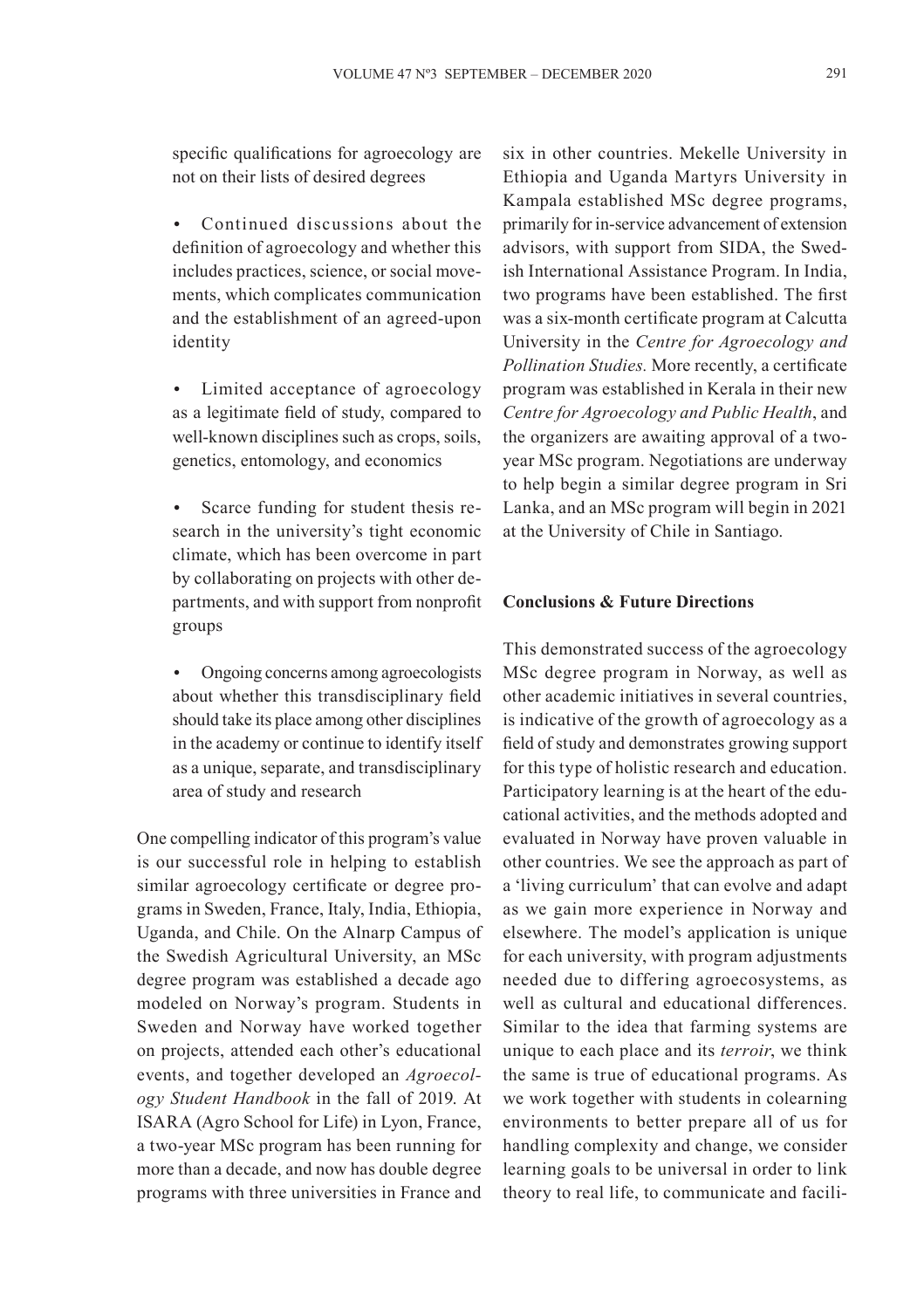tate in groups, and to develop a capacity for lifelong learning.

Central to our success has been frequent communication through team meetings, the immediacy we establish in teacher/student/stakeholder learner communities, and experimentation with new ideas. We also not only get student feedback but seriously respond to student ideas. Continuity has been maintained through adequate administrative support and the dedication of the instructors, with high degrees of trust having been established among the core instructors. Our growing research profile includes urban and peri-urban food production with attention to whole food systems that will support our educational activities. We need to pay attention to the importance of an educational succession plan since key program leaders' potential retirements are imminent over the next decade. The educational ideas for colearning in agroecology are highly appropriate in this time of international uncertainty due to the current global COVID-19 pandemic; the methods developed in the program provide skills and tools to help adapt to new realities. It is exciting to be on the cutting edge of change.

#### **Acknowledgements**

This manuscript summarises the authors' intended contribution at the Workshop on Challenges for Agroecology Development for the Building of Sustainable Agri-Food Systems (CRP), which was due to take place at the Faculty of Agricultural Sciences, University of Chile, Santiago de Chile, on 11–13 November 2019, and which was sponsored by the OECD Co-operative Research Programme: Biological Resource Management for Sustainable Agricultural Systems. Although due to the circumstances the workshop did not take place as a physical meeting and contributions intended to be supported by the OECD CRP are published in this Thematic Issue.

### **Disclaimer**

The opinions expressed and arguments employed in this manuscript are the sole responsibility of the authors and do not necessarily reflect those of the OECD or of the governments of its Member countries.



#### **Resumen**

**C.A. Francis, A.M. Nicolaysen, G. Lieblein, y T.A. Breland. 2020. Innovaciones transformativas en el codiseño de educacion en agroecologia. Int. J. Agric. Nat. Resour. 280-294.** La evolución de educación en agroecología ha seguido una transformación rapida y profunda, en parte porque es una especialidad de estudios de sistemas holísticas sin una larga história academica con mucha tradición formal. La definición de agroecología ha seguido varias ampliaciones en pocos años, del 'matrimonio de la agricultura con la ecología', a una serie de areas de conocimiento y aplicación como 'ciencia – practicas – movimiento', hasta lo mas amplio, 'la ecología de sistemas de alimentos'. En contraste con los cursos tradicionales, que empiezan con la historia y los antecedentes en la academia, empezamos nuestras exploraciones de la agroecología aprovechando el concepto de *fenomenología*, para establecer los raices del estudio en las experiencias de agricultores y otras personas involucradas en el sistema de alimentos. En la aplicación del concepto, facilitamos una estrecha colaboración entre estudiantes, profesores, agricultores, y otros en el sistema de alimentación, para asegurar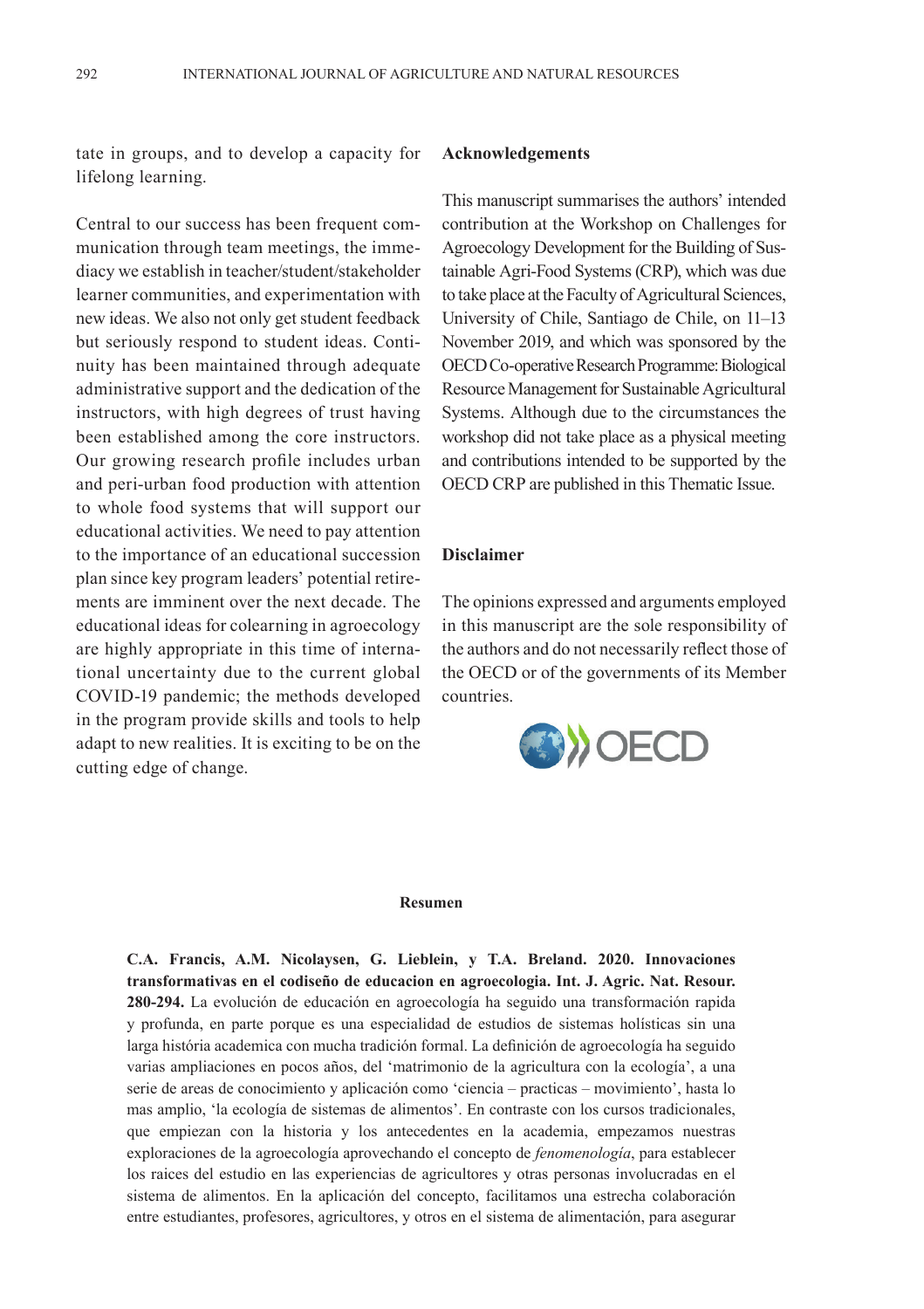que todos reconocen una posesión del concepto y los resultados de la educación. Además, en el diseño de cursos y las actividades, buscamos las ideas y participatión de estudiantes como miembros del equipo, explorando juntos en el paisaje de aprender la importancia y detalles que contribuyen a sistemas sostentables en el largo futuro. Participamos juntos en una inmersión completa en la búsqueda del significado y las prácticas de agroecología, y juntos podemos avanzar el proceso de cambio profundo en el sistema de producción y alimentación. Intentamos a desarrollar cinco capacidades claves para investigar los sistemas en el campo: la observación, el diálogo, la participación, la reflexión, y el proceso de alcanzar una visión clara del futuro. El proceso requiere transformación del papel de todos los actores en la educación, asi como atención a las facilidades y cambios en administración. Una meta es de empoderar cada estudiante para tomar una responsabilidad amplia, llamado apropiadamente 'el co-diseño de educación'.

**Palabras clave:** Co-aprendizaje, fenomenología, participación del administrador, participación de los estudiantes, participación de los interesados.

#### **References**

- Carlisle, L., Montenegro de Wit, M., DeLonge, M. S., Iles, A., Calo, A., Getz, C., Ory, J., Munden-Dixon, K., Galt, R., Melone, B., Knox, R., & Press, R. (2019). Transitioning to sustainable agriculture requires growing and sustaining an ecologically skilled workforce. *Frontiers in Sustain. Food Sys*. 3:Article 96. doi: https://doi. org/10.3389/fsufs.2019.00096.
- Conroy, A. B., Overson, C. E., & Erickson, P. S. (2019). Alumni perspectives of using a flipped classroom and experiential learning at a university dairy farm. *NACTA J*. 63(2): 299–306.
- Estepp, C. M., & Roberts, T. G. (2015). Teacher immediacy and professor/student rapport as predictors of motivation and engagement. *NACTA J*. 59(2):155–163.
- Field, D. J., Yates, D., Koppi, A. J., McBratney, A. B., & Jarratt, L. (2017). Framing a modern context of soil science learning and teaching. *Geoderma* 289:117–123. doi: https://doi.org/10.1016/j.geoderma.2016.11.034
- Francis, C., King, J., Lieblein, G., Breland, T. A., Salomonsson, L., Sriskandarajah, N., Porter, P., & Wiedenhoeft, M. (2009). Open-ended cases in agroecology: farming and food systems in the

Nordic Region and the U.S. Midwest. *J. Agric. Educ. Extension* 15 (4):385–400. doi: https://doi. org/10.1080/13892240903309645

- Francis, C., Morse, S., Lieblein, G., & Breland, T. A. (2011). Building a social learning community. Teaching Tips. *NACTA J*. 55(3):99–100.
- Francis, C., & Steiro, Å. (2018). Participatory learning workshop: email survey results summarized and workshop exercise. In Proc. ENOAT Workshop, Kuchtova, P., Rembiałkowska, E., & Francis, C., editors. Prague, Czech Republic, September 26-27.
- Francis, C.A., Østergaard, E., Nicolaysen, A.M., Lieblein, G., Breland, T.A., & Morse, S. (2015). Learning agroecology through involvement and reflection. In V.E. Méndezet al. (Eds.), *Agroecology: A Transdisciplinary, Participatory and Action-oriented Approach*. (pp. 73–98).CRC Press, Taylor & Francis Group Boca Raton, Florida.
- Freire, P. (1968). Pedagogy of the oppressed. [originally *Pedagogia do Oprimido*, in Portuguese]. Verlag Herder, Freiburg im Breisgau, Germany. (50th Anniversary Edition, 2018).
- Hartemink, A.E., Balk, M.R., Chen, Z.S., Drohan, P., Field, D.J., Krasilnikov, P., Lowe, D.J., Rabenhorst, M., van Rees, K., Schad, P., Schipper, L.A., Sonneveld, M., & Walter, C. (2014).